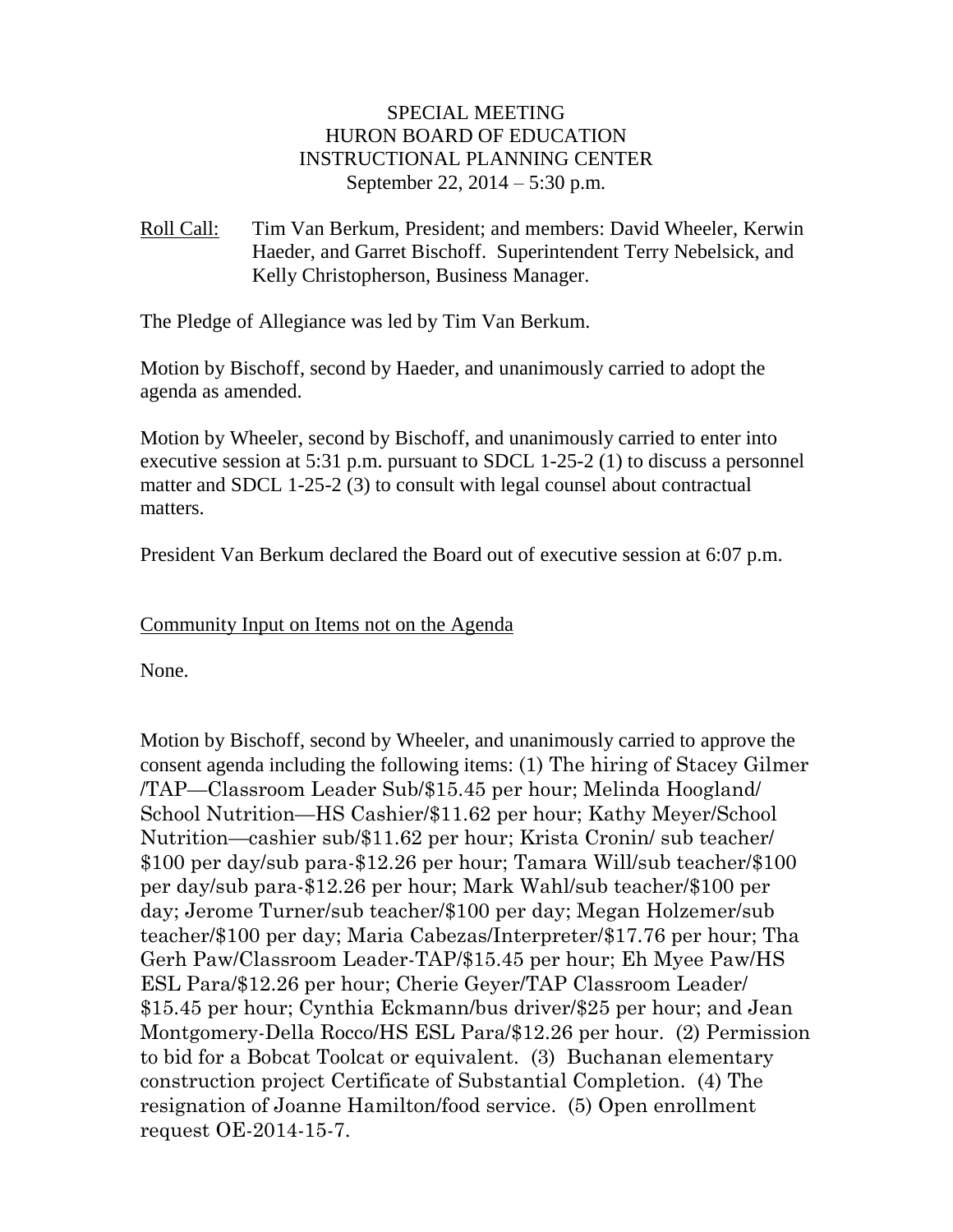# Celebrate Successes

The Superintendent reported on the successes in the District.

### **Reports**

Good News Report – Demi Moon reported on the progress of the iPad distribution and implementation at the high school.

Student Report – Alison Fenske's written report about the iPad implementation was read.

Superintendent's Report - Terry Nebelsick presented the Superintendent's report.

Dates to Remember – September 22 is a Board of Education Meeting and a Board/Administrator goals session. September 22-26 is HHS Homecoming week. September 26 is an early release for the Homecoming parade. September 27 is the HHS Athletic Hall of Fame. October 5 is the community open house at the Buchanan K-1 Center from 2:00-4:00 p.m. October 6 is the MS Parent-Teacher Conferences for grades 6-7-8 and HS Parent-Teacher Conferences. October 8 is an early release day. October 13 is Native American Day and there is not any school.

### Old Business

Motion by Wheeler, second by Haeder, and unanimously carried to approve reducing the previously approved \$775,000 opt-out to \$0 for 2014 taxes payable in 2015.

Motion by Bischoff, second by Wheeler, and unanimously carried to approve the 2014 tax levies.

### New Business

Motion by Haeder, second by Bischoff, and unanimously carried to approve change order #1 on the Washington project; a reduction in the amount of \$33,685.

Motion by Haeder, second by Bischoff, and unanimously carried to enter into executive session at 7:01 p.m. pursuant to SDCL 1-25-2 (1) to discuss the Superintendent's evaluation.

President Van Berkum declared the Board out of executive session at 7:10 p.m.